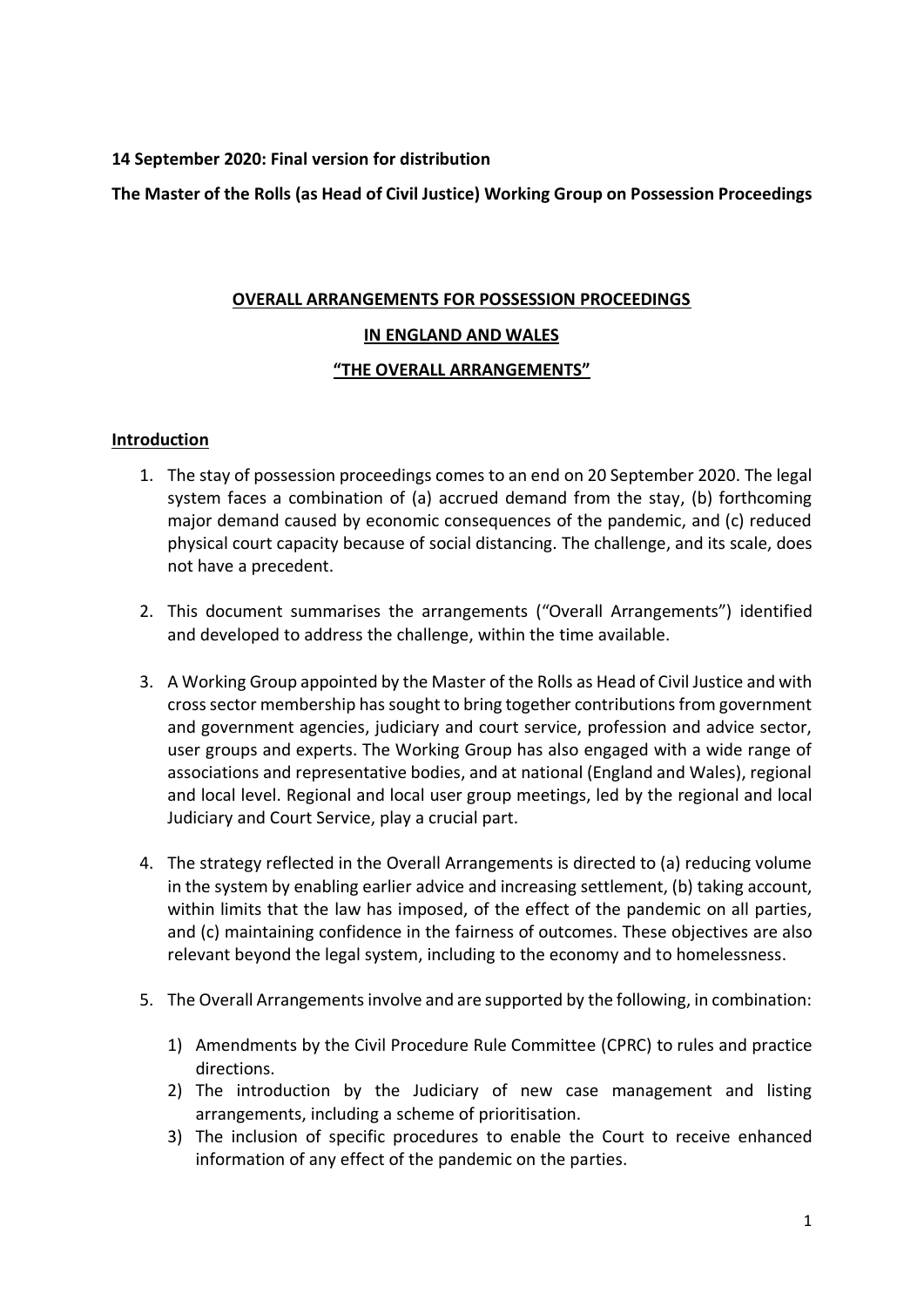- 4) Increased user communication through the Court Service (HMCTS), including guidance.
- 5) The publication of guidance by the Ministry of Housing (MHCLG), and the Financial Conduct Authority (FCA, with UK Finance), and the development and publication of voluntary best practice by a number of national associations.
- 6) Adjustments in relation to legal aid duty scheme legal advice (a) to enable earlier provision, (b) to enable remote provision where needed, (c) to remove gaps in geographical coverage, and (d) to extend to some Accelerated Possession Claims.
- 7) The introduction of mediation/independently facilitated negotiation in appropriate cases (including continued advice to support defendants in the process), through a proposed pilot jointly funded by the Ministry of Housing and the Ministry of Justice (MOJ).
- 8) Specific designation, deployment, preparation and training of staff through the Court Service. Judicial preparation and training through the Judicial College,
- 9) Arrangements for monitoring, including to identify when and where adjustments are needed and if contingency arrangements need to be brought in.
- 10) Contingency arrangements, including the assembly of an additional cadre of judges.
- 6. In practice and throughout the operation of the Overall Arrangements everyone, collectively, has a critically important role in tackling the challenge. This includes by (a) helping the parties, (b) identifying additional solutions and (c) enabling court process and hearings to operate efficiently (both for possession proceedings and for other parts of the legal system).

## **Re-starting existing cases**

- 7. No claim for possession should be re-started without careful efforts to reach compromise.
- 8. Claims brought before 3 August 2020 will not be listed, relisted or referred to a Judge until a party files and serves a "Reactivation Notice" confirming that they wish the case to proceed. There is no rush - this may be done at any time from 21 September 2020 until at least 29 January 2021. A template Reactivation Notice will be available from the Court Service.
- 9. In existing claims where case management directions were made before 21 September 2020, a party filing and serving a Reactivation Notice must propose new dates for directions and proposed hearing date, or state that no new directions are required and that an existing hearing date can be met.

## **Starting new cases**

10. No new claim for possession should be started without careful efforts to reach compromise. Regulations both in England and in Wales provide (extended) notice periods before some new claims may be commenced.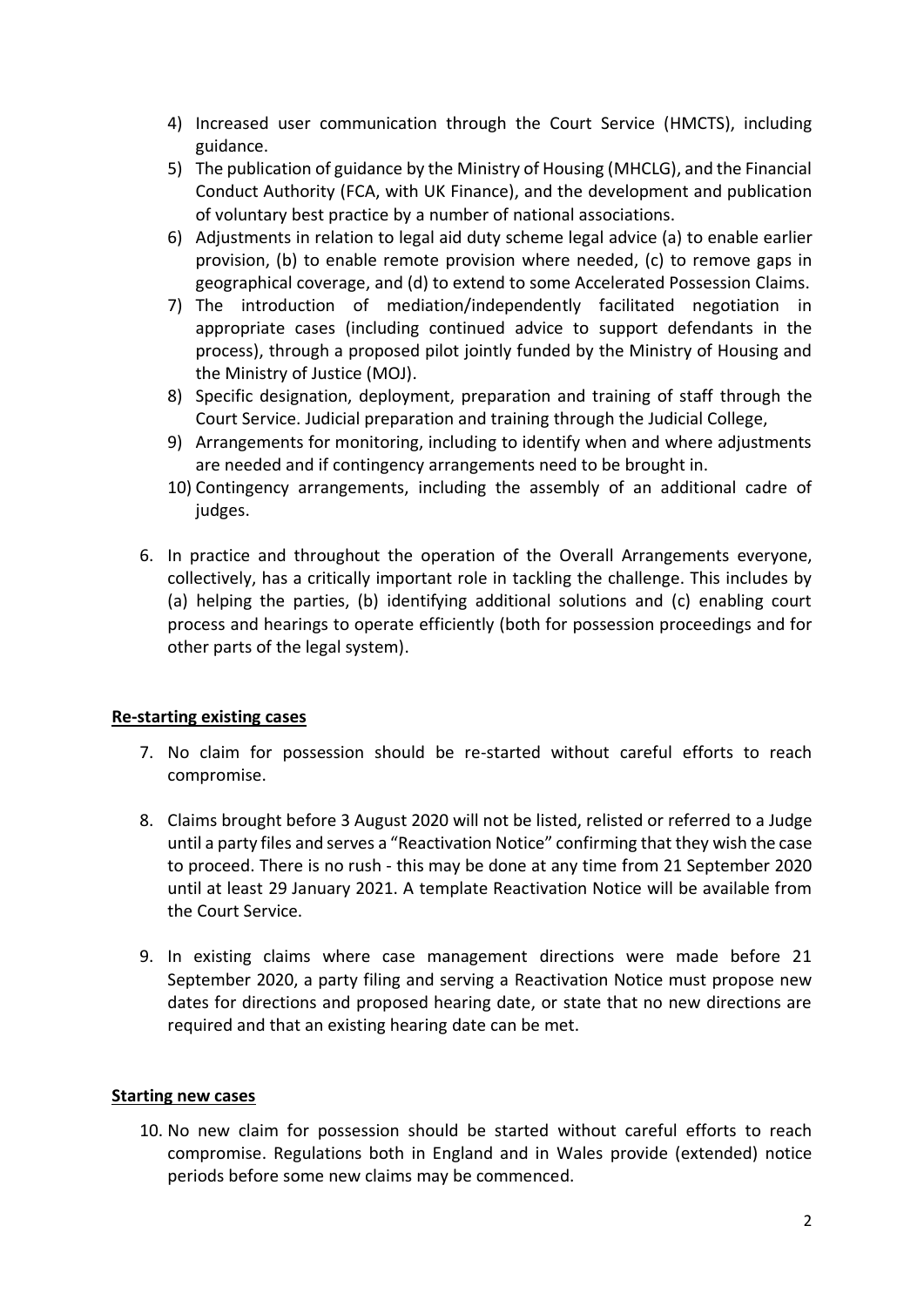11. Where a Pre-Action Protocol applies it must be complied with, and compliance will need to be shown.

## **All cases**

- 12. For all cases there are guidelines to pre- and post-issue best practice. These include guidelines to be published by the Ministry of Housing and by a number of associations.
- 13. Some claims have now been postponed by up to 6 months by reason of the stay, expiring 20 September 2020. In addition:
	- (a) Claims by mortgage lenders are subject to regulatory or voluntary schemes under which, as a matter of good practice and with appropriate exceptions for priority cases, claims are postponed to 30 October 2020. After 30 October 2020 claims will still need to proceed in an orderly sequence with proper conduct and best practice observed. The FCA has published further guidance on 14 September 2020.
	- (b) The National Residential Landlords Association will publish a "Pre-Action Plan: Managing arrears and avoiding possession claims" by 18 September 2020. This sets out 9 "golden rules" and emphasises that "in unprecedented times … it is incumbent on tenants and landlords to engage with each other, trying all available avenues to reach an agreement before seeking repossession through the courts." It will also set out 5 steps to take before notice is issued (including under s21 and s8, ground 8).
	- (c) Other national landlord and lender associations remain committed to encouraging their members only to bring forward cases where absolutely necessary.
	- (d) The Ministry of Housing will publish by 18 September 2020 four sets of Guidance for private landlords, social housing landlords, tenants of private landlords and tenants of social housing landlords. The Guidance encourages advice, discussion and compromise, with court proceedings as a last resort.
- 14. HMCTS will publish guidance, with a particular emphasis on the specific availability of advice and the importance of exploring settlement, as follows:
	- (a) within notices of Review Date and Substantive Hearing Date (see below);
	- (b) within "key points" leaflets for claimants and defendants respectively.

HMCTS will arrange for materials to be available in the Welsh language as well as in the English language.

#### **The Courts**

- 15. The parties will be offered a physical hearing for substantive hearings. This is subject to 3 exceptions:
	- (a) If contingency arrangements need to be introduced (see below).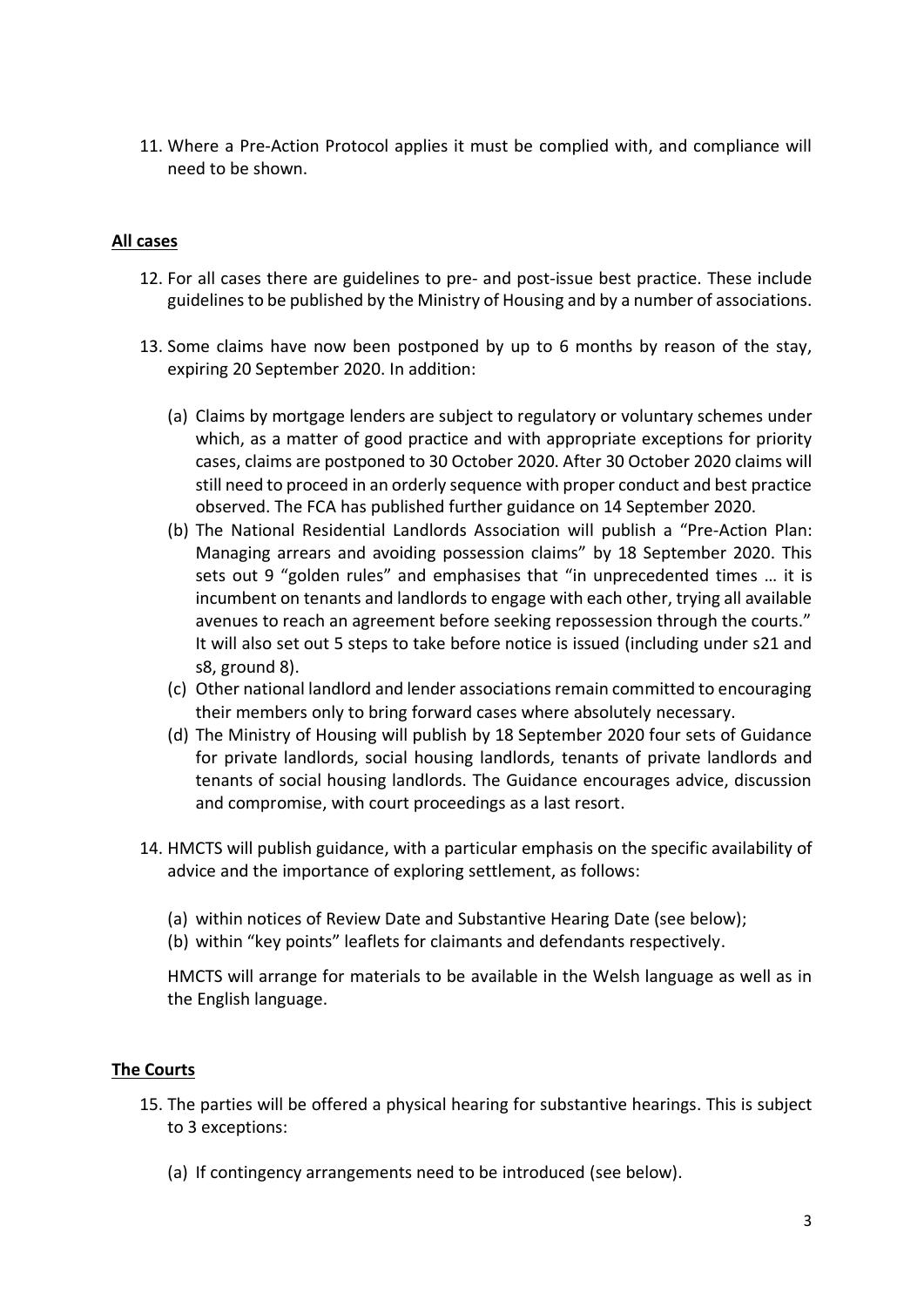- (b) The existing provisions for Accelerated Possession Claims (see below) to be dealt with without a hearing in certain circumstances.
- (c) Where the parties agree (subject to the Court) that a hearing should be by telephone or video.
- 16. Court centres will as far as possible allocate to possession proceedings the same number of courtroom/days per week as before March 2020. Where strictly necessary, the Court Service will arrange suitable additional premises.
- 17. Every courtroom and Judge handling a possession list will have a member of staff/ usher attached to that courtroom and Judge throughout the day.
- 18. Only court centres able to conduct hearings with social distancing will be used. Each court centre will have, guided by Public Health England and adjusting as needed, a safety and active cleaning procedure running through the day. Parties must not attend a court building where that would conflict with pandemic health guidelines applying to the party.
- 19. The Court Service has designated 160 staff to serve as liaison staff members for these Overall Arrangements at each court centre. It is intended that there should be a dedicated possessions email address at each court centre to facilitate information and document flow.
- 20. Where a party is at the court centre, a legal representative may appear for that party either at Court or (where the facilities allow) by video link.
- 21. Where a party's legal representative is at the court centre, the party may appear either at Court or (where the facilities allow) by video link or by telephone.
- 22. The preferred starting point at least for the opening months is to use full-time District Judges and Deputy District Judges who sit extensively at the particular court centre. This is for a number of reasons including (a) because new arrangements are involved, (b) because of the potential for difficult 'pandemic-related' issues, and (c) because it will promote consistency and shared judicial knowledge. Designated Civil Judges (DCJs) have sought to prepare the ground regionally and locally for this approach.
- 23. In addition, a cadre of 200 additional Deputy District Judges (and Property Tribunal Judges) has been assembled to assist as required.
- 24. Special preparation/training through the Judicial College is being provided to assist all Judges involved.

#### **Enhanced information**

25. The claimant is now required to set out what knowledge the claimant has as to the effect of the pandemic on the defendant and dependants. This includes in all existing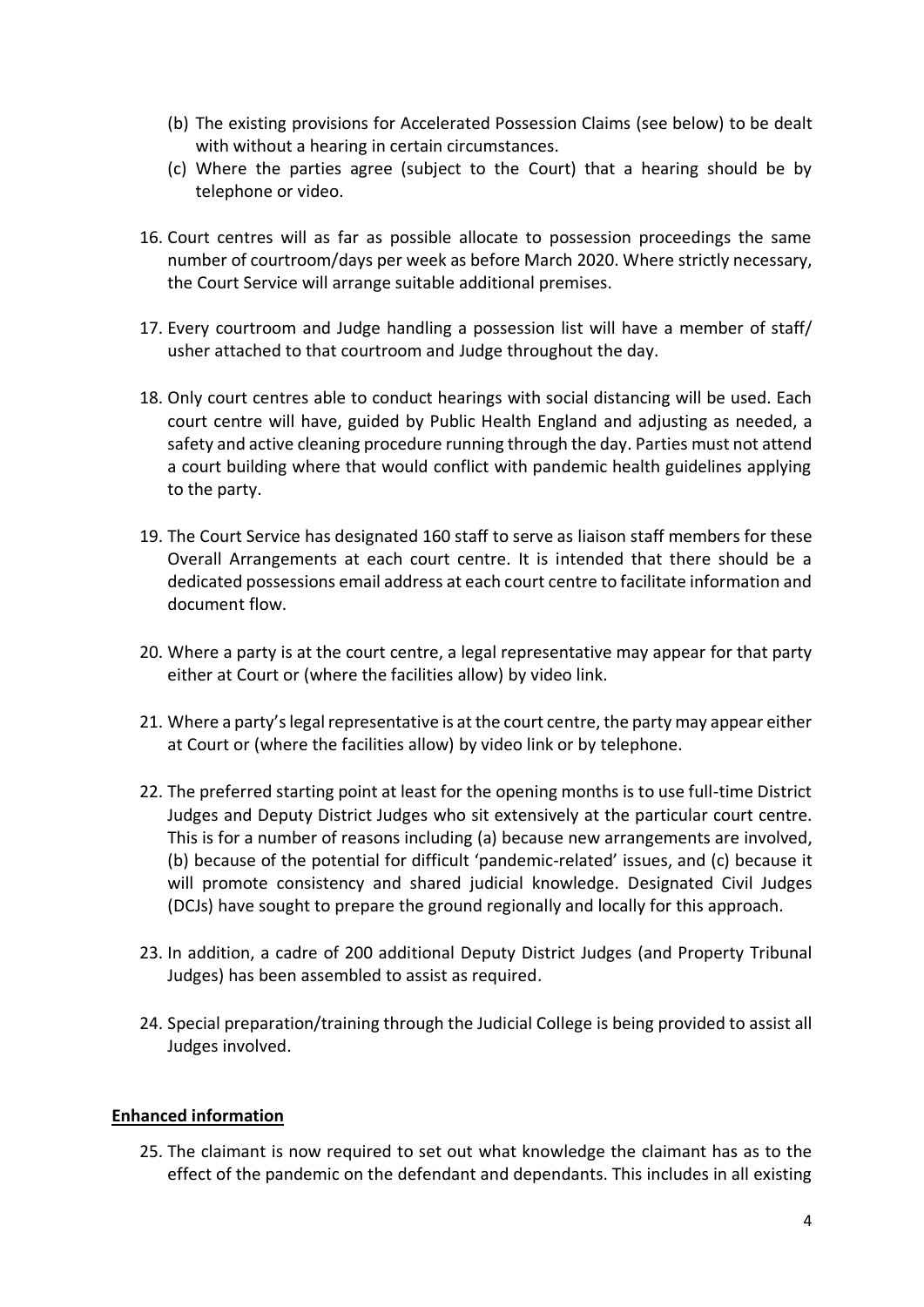cases where a Reactivation Notice is served, and in all new claims, including all Accelerated Possession Claims.

- 26. Under a new facility for Covid-19 Case Marking (see below) the Court file will be marked to highlight any case that is or is claimed to be a direct consequence of Covid-19.
- 27. The rules now also contain new requirements in appropriate cases for an updated rent account for the previous two years.
- 28. Court communications will emphasise to a defendant that if he/she has difficulty in completing the forms for a defence, a short statement explaining his/her circumstances and why an order should not be made will suffice.

## **Covid-19 Case Marking**

- 29. Covid-19 Case Marking serves these ends:
	- (a) The Marking may highlight settlement suitability.
	- (b) Marking by the defendant will be available to claimants who have agreed as a matter of policy to give special consideration to such cases.
	- (c) Marking by the claimant will draw attention to cases where it is the claimant that may be in particular difficulty as a result of the pandemic.
	- (d) The Marking will be available to the Court to assist with listing (whether to take earlier or later), with case management and with exercising any discretion available in decision making.
	- (e) The Marking will assist in monitoring.
- 30. Any defendant or private claimant will be entitled to request that the case is Covid-19 Case Marked. The request can be made at any stage and by any means, but the defendant<sup>1</sup> or private claimant<sup>2</sup> will be required to provide specified information. The

- brief details of the particular hardship faced by the Defendant;
- whether there were material arrears outstanding before March 2020;
- whether the Defendant has been placed on furlough, and whether the Defendant offered or paid a related proportion of rent or borrowing arrears;
- whether the Defendant has obtained universal credit since March 2020, and whether the Defendant offered or paid a related proportion of rent or borrowing arrears;
- whether the Defendant has been unable to earn by reason of Covid-19;
- whether the Defendant has been shielding;
- what proposals the Defendant has to pay the rent or borrowing arrears.
- <sup>2</sup> Covid-19 Case Marking by a Claimant will require the following information from the Claimant:
	- brief details of the particular hardship faced by the Claimant;
	- whether the Claimant has received assistance under a Covid-19 scheme, including (where a Landlord) with any borrowing by the Landlord in respect of the property.

<sup>1</sup> Covid-19 Case Marking by a Defendant will require the following information from the Defendant: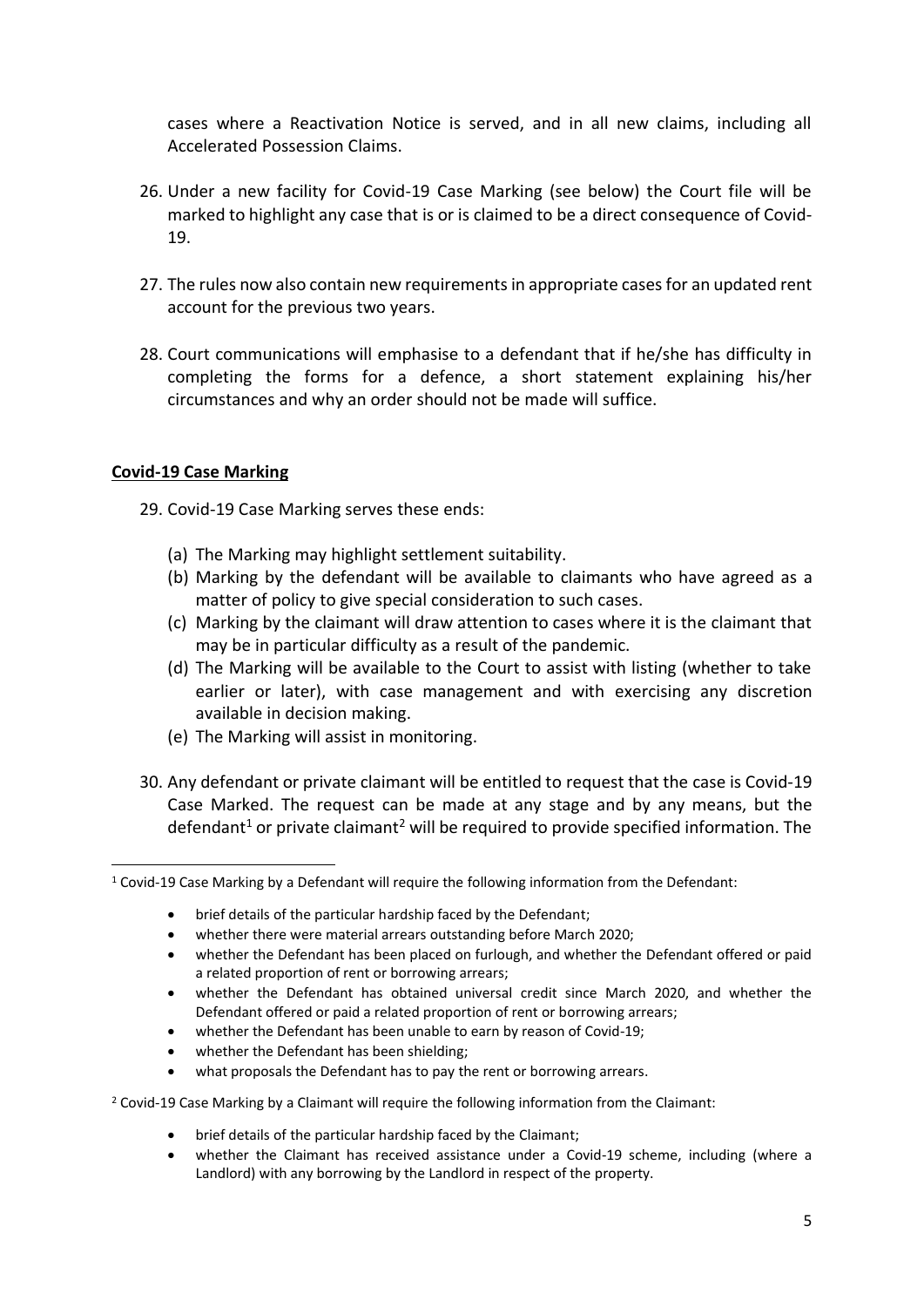party making the request must inform all other parties. The request will result in the Marking unless there is an objection. If there is an objection the Court will decide, on the documents, whether the case should be Covid-19 Case Marked when the file is next before a Judge.

31. A Judge may also, with a request from any party, at any stage direct that the case is to be Covid-19 Case Marked. The Court Service will advise the parties when this occurs.

#### **Listing cases**

- 32. Generally speaking, the Court will not fix a date when it issues the claim form.
- 33. The former standard period between issue and hearing of eight weeks does not apply.
- 34. There will be no "block lists".
- 35. Listing dates will not start to be provided by court centres until the end of the stay, i.e. from 21 September 2020.
- 36. At least 21 days' notice is required of a hearing in a stayed claim listed or relisted in response to a Reactivation Notice.
- 37. Cases (stayed and new) will ordinarily proceed with a Review (please see below) and then (where necessary) a Substantive Hearing (please see below). (For Accelerated Possession Claims please see separately below.)
- 38. Unless there are existing case management directionsthat provide otherwise, for both stayed claims and new claims the first date to be listed is the Review (R) Date. (For Accelerated Possession Claims please see separately below.)
- 39. Generally, the Substantive (S) Hearing Date will be fixed on the Review (R) Date, although at some court centres the Substantive (S) Hearing Date may be advised in the same communication as the Review Date is advised. On either approach the Substantive (S) Hearing Date should be 28 days after the Review (R) Date.
- 40. Courts will list up to around 3 months ahead. The balance of reactivated or newly issued claims will be held in reserve to be listed for a Review on a rolling basis as each week passes.
- 41. Where possible, cases listed on a particular day or part of a day will be of the same type of claimant: e.g. Social Landlords, Private Landlords, Mortgage Lenders.
- 42. Notice of listing will include:
	- (a) Details for the defendant of duty scheme advice arrangements.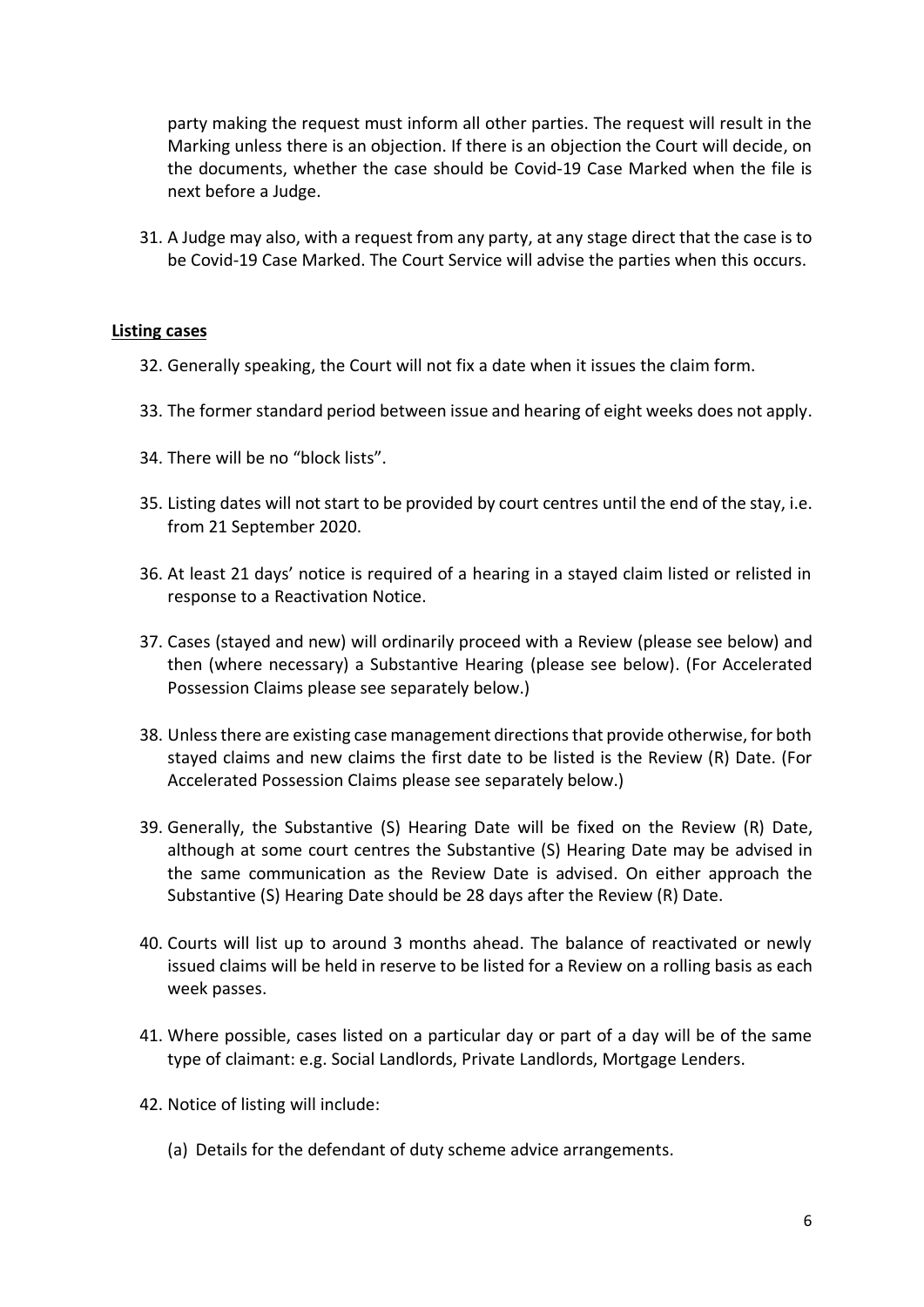- (b) The point that if the defendant takes up the offer of early advice on the Review Date (please see below) and the case can be resolved (including, if appropriate, by mediation/ independent facilitated negotiation: please see below), no Substantive Hearing will be needed.
- (c) Emphasis that the defendant's home is at risk and that help is available that is free.
- (d) Case management and listing requirements for the claimant (please see below).

#### **Prioritisation**

43. As a guideline the following cases will be listed with priority:

- (a) Cases with allegations of anti-social behaviour, including Ground 7A of Schedule 2 to the Housing Act 1988 and Section 84A of the Housing Act 1985.
- (b) Cases with extreme alleged rent arrears accrued, that is, arrears equal to at least (i) 12 months' rent or (ii) 9 months' rent where that amounts to more than 25% of a private landlord's total annual income from any source.
- (c) Cases involving alleged squatters, illegal occupiers or persons unknown.
- (d) Cases involving an allegation of domestic violence where possession of the property is alleged to be important for particular reasons which are set out in the claim form (and with domestic violence agencies alerted).
- (e) Cases with allegations of fraud or deception.
- (f) Cases with allegations of unlawful subletting.
- (g) Cases with allegations of abandonment of the property, non-occupation or death of defendant.
- (h) Cases concerning what was allocated by an authority as 'temporary accommodation' and is specifically needed by the authority for reallocation as 'temporary accommodation'.

Other circumstances may warrant priority, and further amplification of this guideline may be published.

- 44. Subject to the above, priority will be given to claims issued before the stay commenced in March 2020.
- 45. When the Court reaches a decision over the priority or urgency of a case, it will have regard to the impact not only on the claimant and defendant in that case but to the effect on other claimants and defendants in other cases.

#### **Legal advice and assistance for defendants**

- 46. Non means tested free of charge legally aided advice and assistance will be available to the defendant through revised duty scheme arrangements, at two points:
	- (a) (as a new arrangement) early advice one month (28 days) before the first substantive hearing (i.e. on what will be known as the R or Review Date), and also;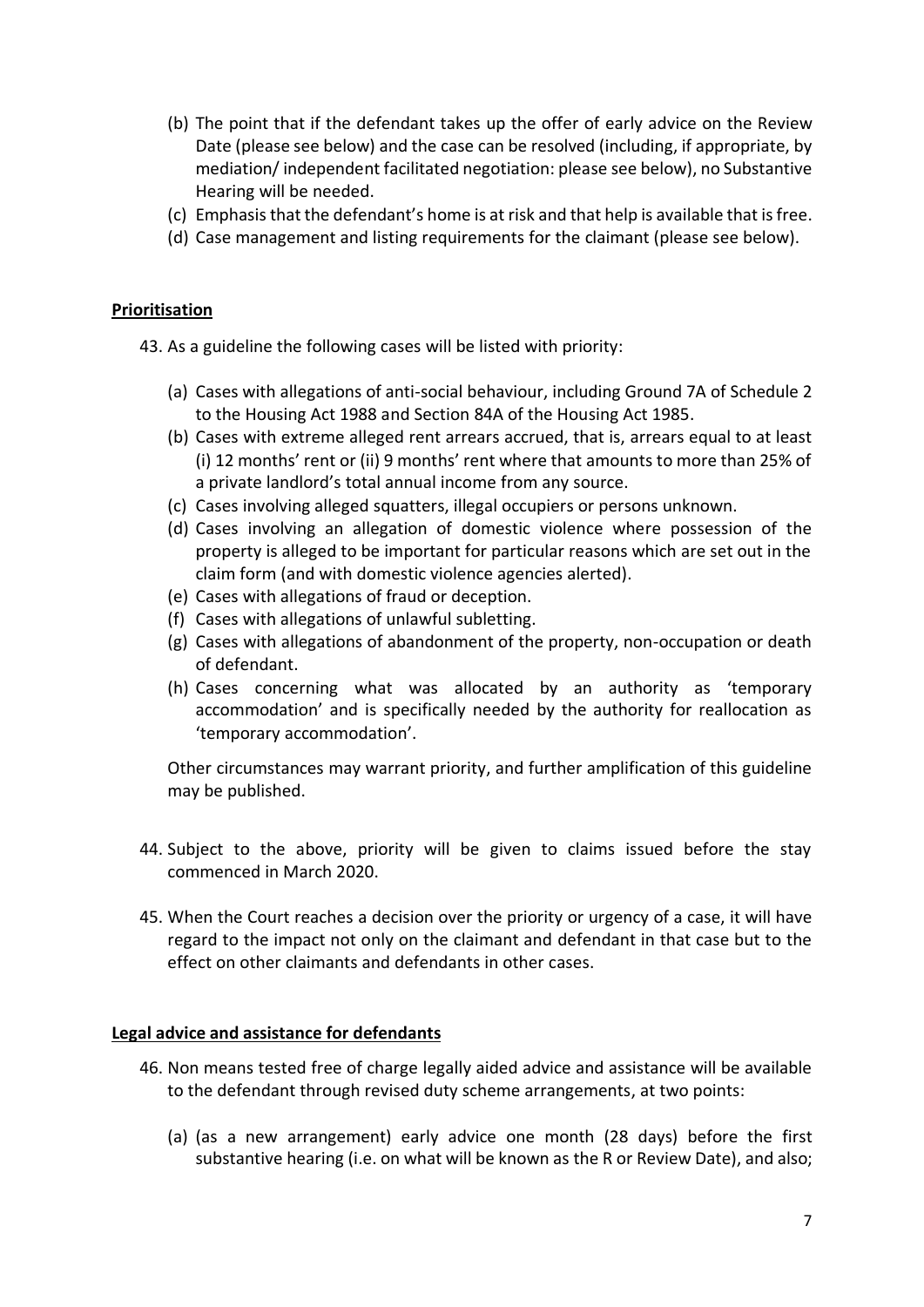- (b) (as now) advice at the first substantive hearing if there needs to be one (i.e. at what will be known as the S or Substantive Hearing Date).
- 47. By 18 September 2020 the Legal Aid Agency will have removed gaps in existing coverage of duty scheme legal advice for defendants by issuing contracts in the areas concerned.
- 48. All legal aid duty scheme contracts have been adjusted to allow the advice and assistance to be provided flexibly, including face to face (at Court building or suitable off-site location), video or phone (adviser calling back where necessary to address call costs problems and manage demand across the day).

## **The Review (R) Date**

- 49. 14 days before the date listed as the Review (R) Date the claimant will be required:
	- (a) to provide to the Court an electronic bundle (with a paper bundle allowed as an alternative);
	- (b) to confirm to the Court that a paper bundle had been provided to the defendant (with an electronic copy in addition where the defendant is able to receive that);
	- (c) to confirm to the Court that the bundle includes all required material, specifically including enhanced information about the defendant now required;
	- (d) to confirm to the Court that the claimant will be available during the Review Date to discuss the case (by telephone would be sufficient) with the defendant or a duty scheme (or other) adviser.
- 50. The Review Date is an important new opportunity for the defendant to obtain free of charge duty scheme advice, and for the claimant and the defendant to reach agreement (with the assistance of the duty adviser). In appropriate cases it is also the gateway to independent facilitated negotiation/mediation (with continued supporting advice) under a proposed pilot (please see below). (If the bundle provided by the claimant to the court and the defendant has not reached a duty scheme adviser who is advising a defendant, the Court will make a copy available to the duty adviser (note the Privacy Notice at https://www.judiciary.uk/about-the-judiciary/judiciary-anddata-protection-privacy-notice/).
- 51. On the Review Date a very short Review appointment will be listed by the Court. This will be conducted by a Judge on the documents and without attendance by the parties. The Review is for 5 minutes. No court fee will be payable in relation to a Review or any order made on the Review Date.
- 52. The Review will be at the end of the sitting day so that if on that day the claimant and the defendant resolve the case, or agree directions, then the Court will be available to make the orders required. This will still be without attendance of the parties; the agreed order should be provided (usually by the duty scheme adviser who has assisted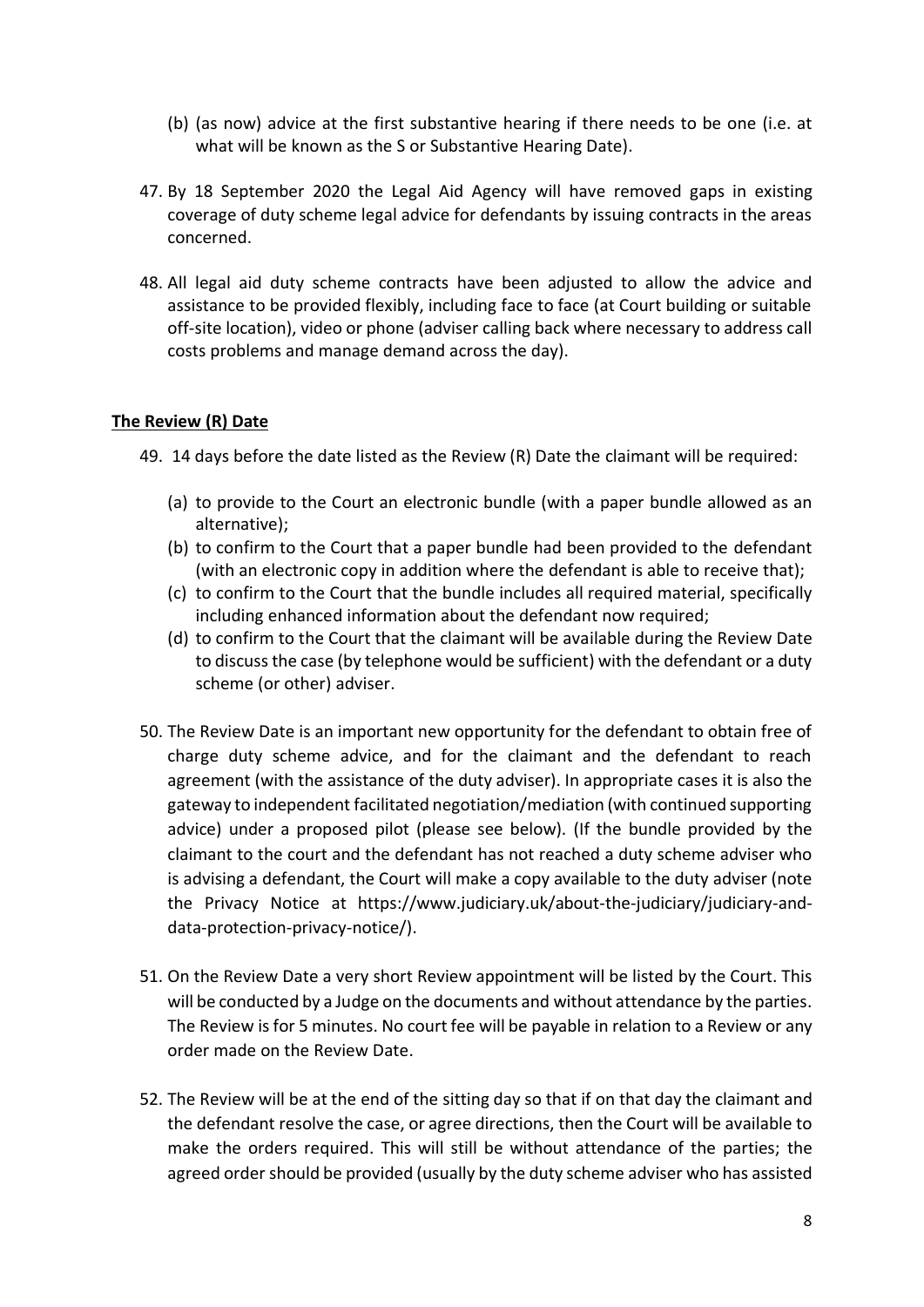the defendant to resolve the case or agree directions) to the member of staff/ usher attached to the Judge and courtroom throughout the day.

- 53. To ensure that compromise is not deterred, local authorities will be expected to take the approach, guided by the Ministry of Housing, that signing a consent order or agreeing an order for possession, in itself, does not mean a tenant or borrower should be found intentionally homeless.
- 54. If the case is not resolved by agreement, the Judge will consider the bundle provided by the claimant and the Court file. If the claimant's documents are in order the case will proceed to a Substantive Hearing 28 days later. If the claimant's documents are not in order the Court can be expected to dismiss the claim (with liberty to apply for reconsideration at an oral hearing) or may give directions.

## **Independent facilitated negotiation/ mediation: proposed pilot**

55. Where:

- (a) a defendant takes advice on the Review Date<sup>3</sup>;
- (b) the duty scheme adviser forms the professional opinion that the case has a reasonable chance of being compromised but the case is too challenging to be resolved by negotiation on the Review Date itself; and
- (c) the claimant and the defendant agree to participate in mediation (negotiation facilitated by an independent professional) within the next 7 days after the Review Date;

the duty scheme adviser may on the Review Date refer cases (up to a set limit from each Review Date) to a new proposed mediation pilot jointly funded by the Ministry of Housing and the Ministry of Justice<sup>4</sup>.

- 56. Priority will be given to cases that are Covid-19 Case Marked or otherwise appear to be a direct consequence of the pandemic.
- 57. If the case is compromised by mediation:
	- (a) An agreed order will be drafted by the independent professional and signed by the parties.
	- (b) The signed agreed order will be provided by the independent professional to the Court no later than 10 days after the referral.

<sup>&</sup>lt;sup>3</sup> This includes where a Review Date has been directed for an Accelerated Possession Claim (please see below).

<sup>4</sup> The proposed pilot is volume-limited. A maximum of around 7,000 cases will be dealt with through the proposed pilot.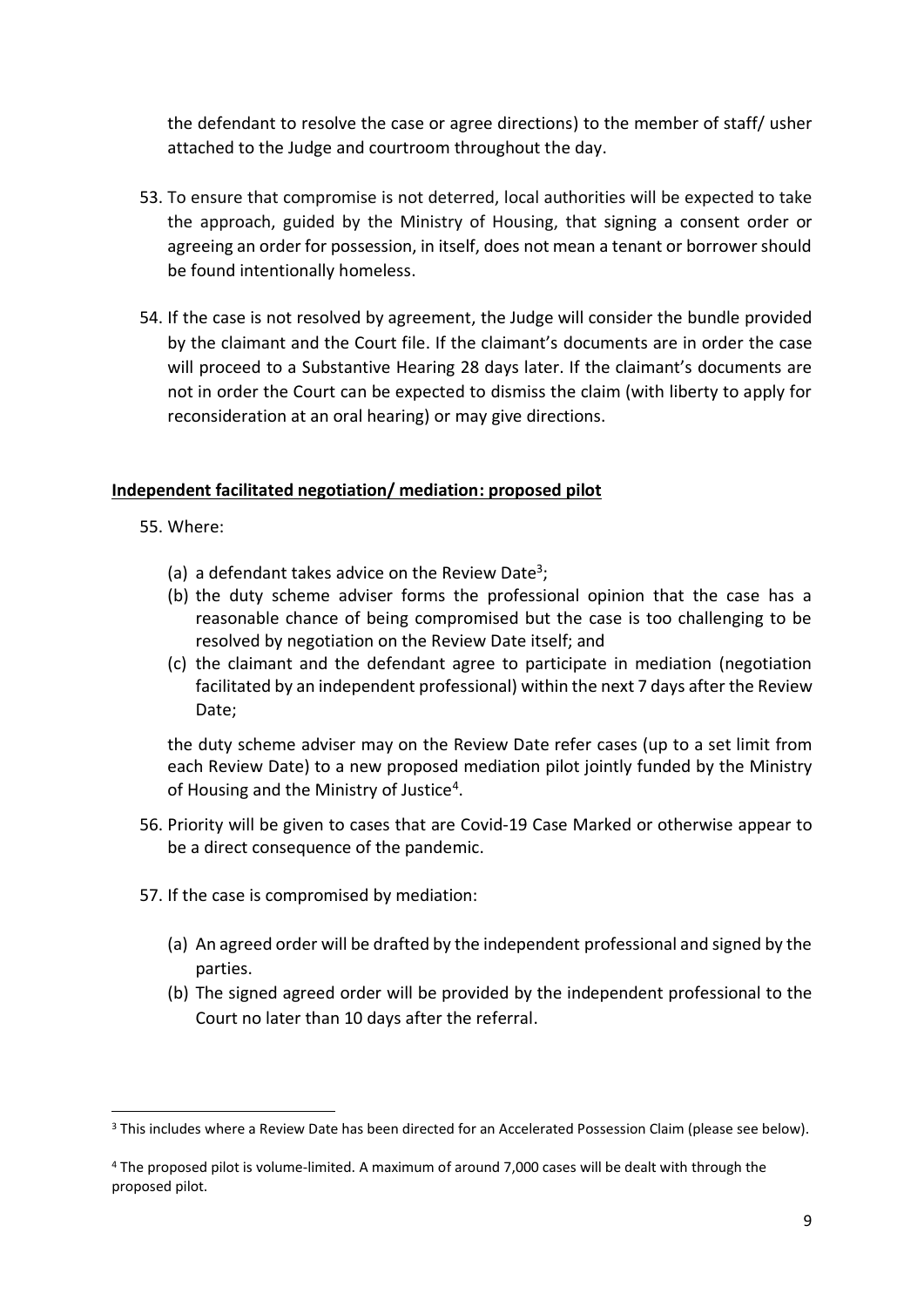- (c) The Court will thereupon ordinarily vacate the Substantive (S) Hearing Date allocated to the case, so that the vacated capacity can be used for other possession work in other cases.
- (d) No court fee is payable on an agreed order resulting from the mediation.
- 58. For the avoidance of doubt, in the proposed pilot:
	- (a) Mediation is a negotiation facilitated by an independent professional.
	- (b) Participation by the parties is voluntary.
	- (c) The role of the independent professional is to assist the parties to explore compromise; it is not to reach an adjudication, and any views of the independent professional do not bind the parties.
	- (d) The proposed pilot is publicly funded where the parties agree to use it.
	- (e) Additional non means tested publicly funded legal advice and assistance is provided under the proposed pilot to support the defendant.
	- (f) What happens in the mediation is private and confidential to the parties. The Court will be told where a compromise has been reached so that the Court can be asked to reflect that compromise in an order. This will not inhibit appropriate monitoring and evaluation, using suitable arrangements for anonymity.
- 59. The facilitated negotiation:
	- (a) may take place by phone or video link or in person;
	- (b) may, if appropriate, be undertaken by the independent professional 'shuttling' (often by phone or video link where appropriate) between the claimant and the defendant or their advisers; and
	- (c) will be limited to about one hour in all.
- 60. The independent professional will:
	- (a) have the expertise and experience required to be a duty scheme adviser;
	- (b) be independent of the parties (i.e. if a duty scheme adviser then she/he will be from a provider that is not providing the particular duty scheme contract through which the defendant is advised); and
	- (c) have undergone a short bespoke on-line training course in mediation principles and technique for the proposed pilot.

#### **The Substantive (S) Hearing Date**

- 61. Where a Substantive (S) Hearing is listed, all parties must attend.
- 62. The hearing is for 15 minutes, with additional time between hearings for Covid-19 safety procedures.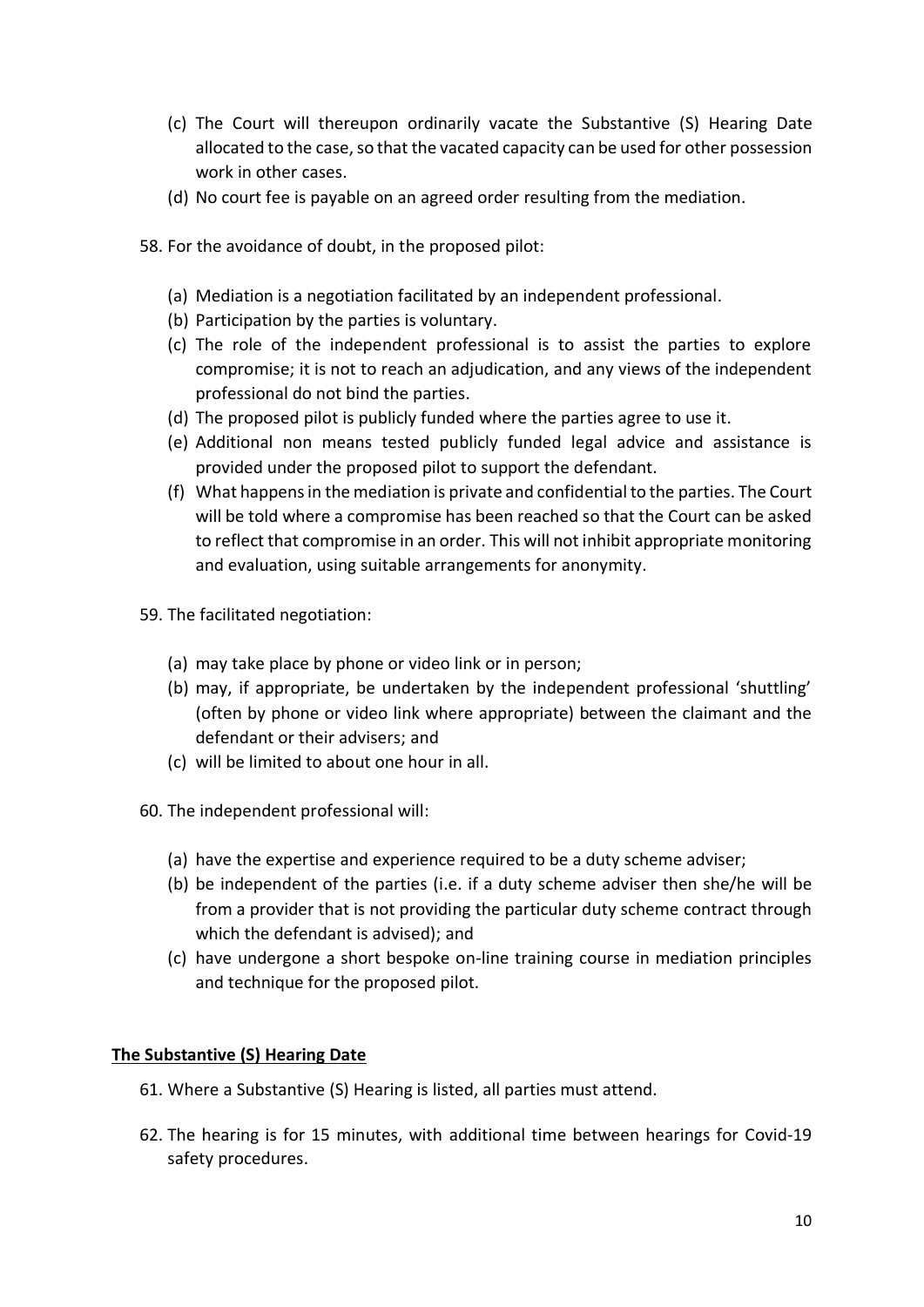- 63. Unless the claimant and the defendant resolve the case, the Court will decide the claim or give further case management directions. Where the issues are complex or the evidence or argument requires, these directions may be towards a fuller substantive hearing with an individual time estimate and listing.
- 64. It can be expected that the question of adjournment will be considered, without the need for an application to adjourn, in any case where (a) there is no sign that advice has yet been made available to the defendant and (b) the consequences of the order may be serious in the context of the pandemic.
- 65. All concerned need to keep in mind that the court's discretion at the point of decision or order is currently limited by statute. These limits did not contemplate the circumstances that a pandemic would give rise to, for claimants and for defendants. In the result, as the law stands there are material cases where the judiciary may not have discretion, or may have only very limited discretion, to take into account the effect of the pandemic on a defendant.

#### **Accelerated Possession Claims**

- 66. In accordance with existing rules, in some cases (Accelerated Possession Claims) an order for possession may be made without a hearing by a Judge to whom the papers have been referred for this course to be considered.
- 67. Within the Overall Arrangements, Accelerated Possession Claims are however subject to the following:
	- (a) Accelerated Possession Claims issued before 3 August 2020 will require a Reactivation Notice as with all other stayed claims.
	- (b) As a guideline, Accelerated Possession Claims will be dealt with having regard to the priorities listed in the section on Prioritisation above.
	- (c) Each court centre will refer Accelerated Possession Claims to a Judge at manageable frequency.
	- (d) Judges will use the time freed up where Substantive (S) Hearing slots are vacated, to deal with Accelerated Possession Claims referred to them for consideration.
	- (e) Where the parties agree or there is no objection, the Judge to whom an Accelerated Possession Claim has been referred for consideration may direct that a Review (R) Date be listed to enable the Defendant to receive duty scheme advice and assistance, and also (where appropriate) to allow mediation/independent facilitated negotiation under the proposed pilot. This may be particularly appropriate in a case that is Covid-19 Case Marked by the defendant or at the direction of a Judge.
- 68. If on consideration of an Accelerated Possession Claim referred to the Judge for consideration the Judge directs a Substantive Hearing (giving any appropriate case management directions, and with the parties to attend) that will be listed as a Substantive (S) Hearing unless otherwise directed.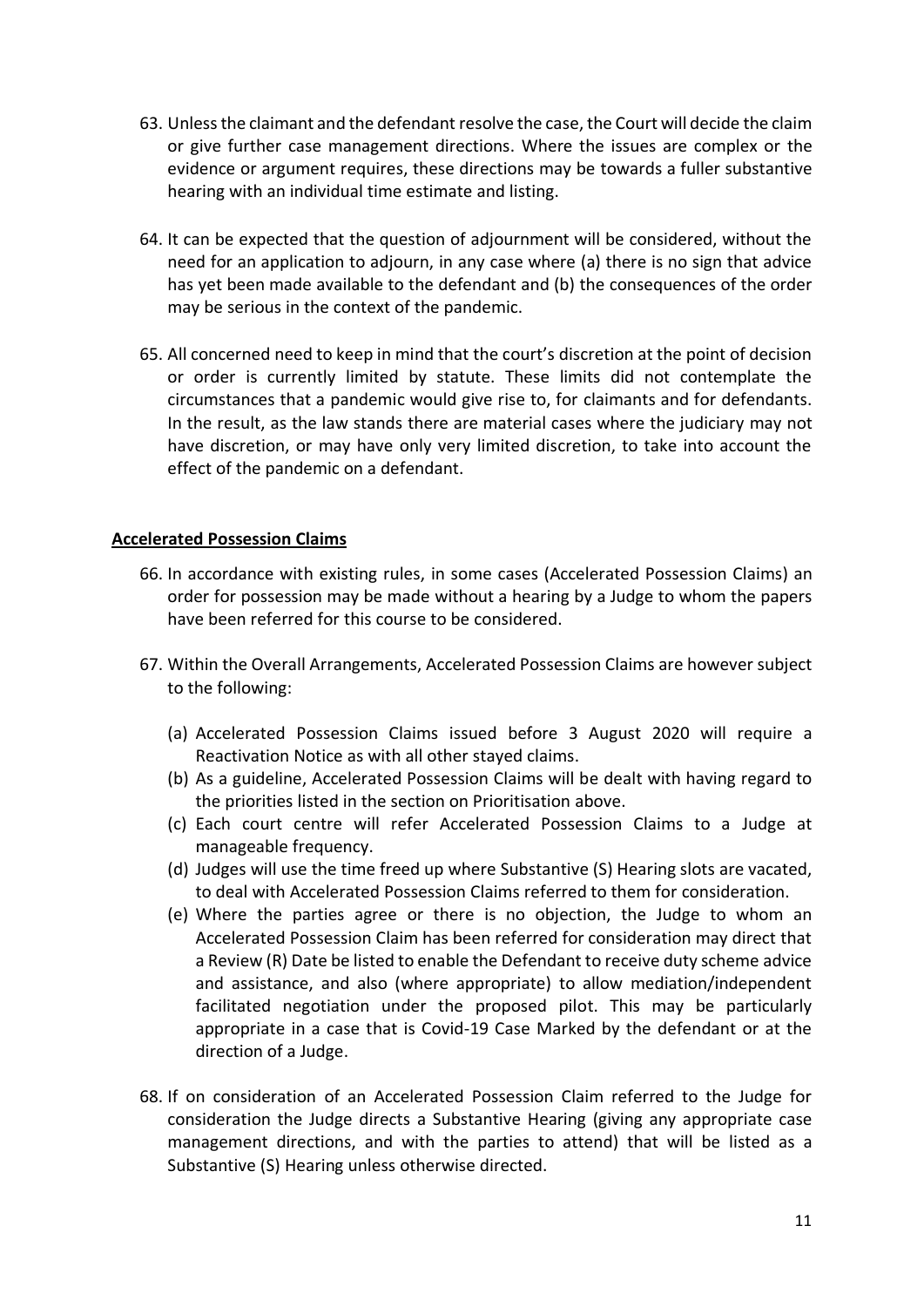### **Eviction where an order for possession is made**

- 69. Notice of eviction, of at least 14 days, is now required both in the County Court and in the High Court. In both cases, a new form now provides in both Courts for clear information to the defendant of the date of the proposed eviction and the right to apply to the court for suspension or postponement, and of available routes to advice.
- 70. Whilst any application will be considered on its merits, generally speaking, in current circumstances and in light of current challenges, parties will be encouraged to recognise that applications to transfer proceedings from the County Court to the High Court may not be able to be treated as of high priority.
- 71. Safety of defendants, occupants and enforcement officers/bailiffs in the specific case will be carefully considered by enforcement officers/bailiffs. At enforcement, safety procedures and policies will be properly explained to defendants and occupants by enforcement officers/bailiffs. The Ministry of Housing has announced that guidance will be issued to bailiffs to ensure that no enforcement of possession orders will proceed (a) where local lockdown measures are in place to protect public health (in areas where the public health risks could be greater), and (b) other than in the most serious cases), over the Christmas period. The same approach is to be expected of enforcement officers.

## **Monitoring and adjustments**

- 72. Participation in regional and local court user groups is encouraged throughout the duration of the Overall Arrangements.
- 73. HMCTS, led nationally, will collect data and monitor agreed points across the Overall Arrangements to ensure reporting to local, regional and national Judiciary, and to allow evaluation.
- 74. With the benefit of data collection and monitoring, adjustments to the Overall Arrangements will be made in light of experience. Nationally, judicial members of the MR's Working Group will continue to meet weekly with HMCTS national senior management. The full cross-sector MR's Working Group will convene from time to time as circumstances require.
- 75. In the proposed mediation pilot, a phased approach will be taken with monitoring throughout, including to enable (a) adjustments to be made (b) to call a halt where necessary if things are not working and (c) evaluation. All concerned will be asked to contribute to the data capture required.
- 76. If the pandemic occasions future adjustments in HMG advice to the public, or to legal requirements, e.g. regional or temporary return of "lockdown", then required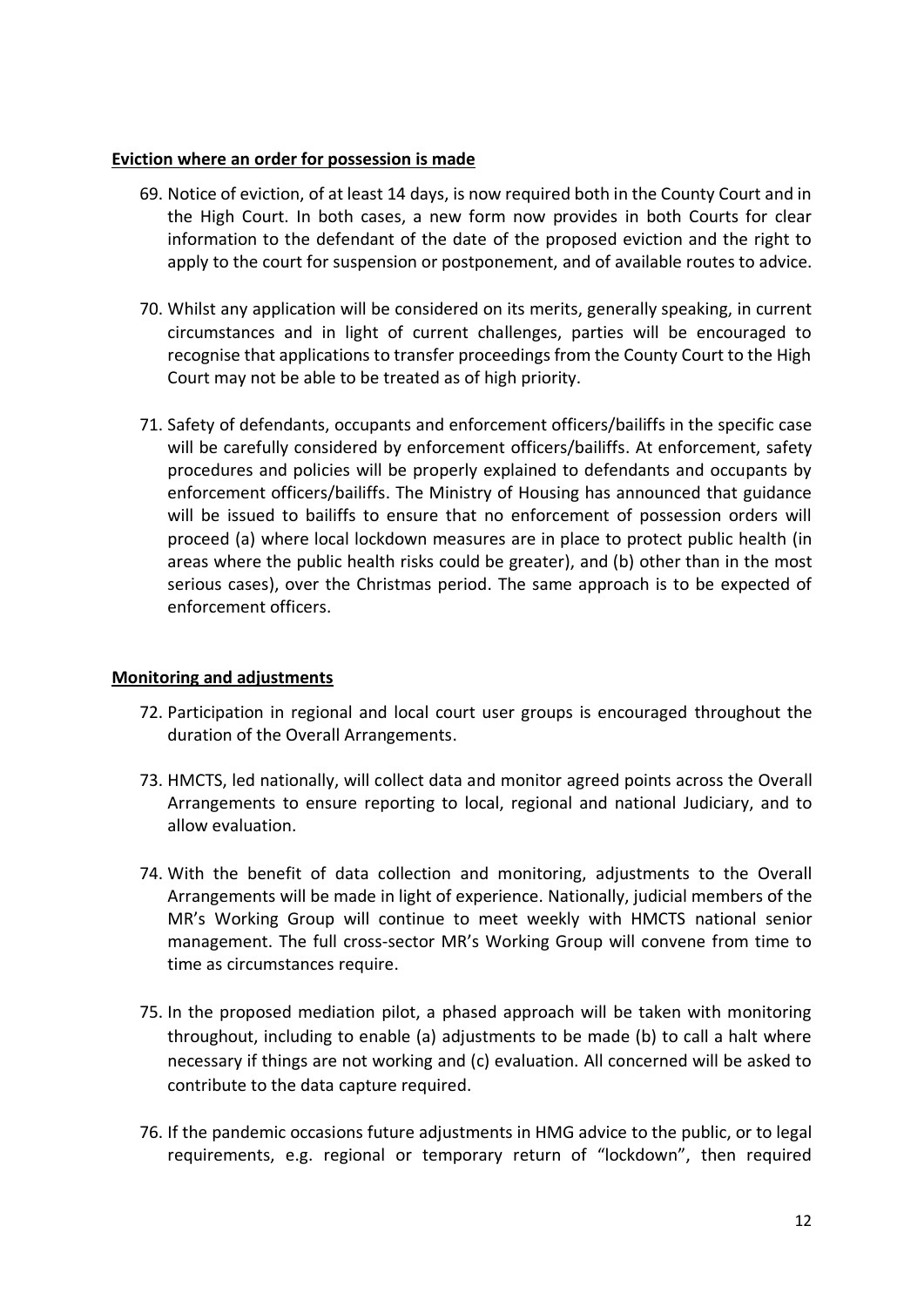adjustments to the Overall Arrangements will be made, with advice from the MR's Working Group.

#### **Full contingency arrangements**

77. Full contingency arrangements include:

- (a) the use of additional buildings at scale (some initial advance scoping has been undertaken by HMCTS);
- (b) the use of remote hearings at scale; and
- (c) deploying the additional cadre of Judges at scale (rather than simply to assist).
- 78. Full contingency arrangements will be used only where an assessment is made at national Judicial level that they are required. This recognises that access to advice will in practice diminish if they are used. The MR's Working Group will provide advice.

#### **SCHEDULE**

#### **Milestones**

Please note that the dates given are subject to exceptions for certain types of case and in certain circumstances

- 14-18 September Guidance published by the Ministry of Housing, the FCA, and by associations.
	- Overall Arrangements published in final form by the Master of the Rolls' crosssector Working Group.
		- Template Reactivation Notice published by the Court Service.
- 18 September Remaining Template Documents, guidance and leaflets published by the Court Service.
- 20 September The final day of the stay of possession proceedings.
- 21 September Courts will start to deal with possession proceedings, including initially:
	- i. Issuing reactivated claims lodged but not issued because of the stay, and new claims (NB the claimant must ensure that required notice periods have expired before a claim is issued; required notice periods can now be up to 6 months).
	- ii. Serving claims.
	- iii. Hearing stayed cases that had case management directions (in accordance with those directions or any amendment to those directions).
	- iv. Hearing applications to suspend or stay a warrant, and appeals.
	- v. Listing for Review both reactivated claims and new claims.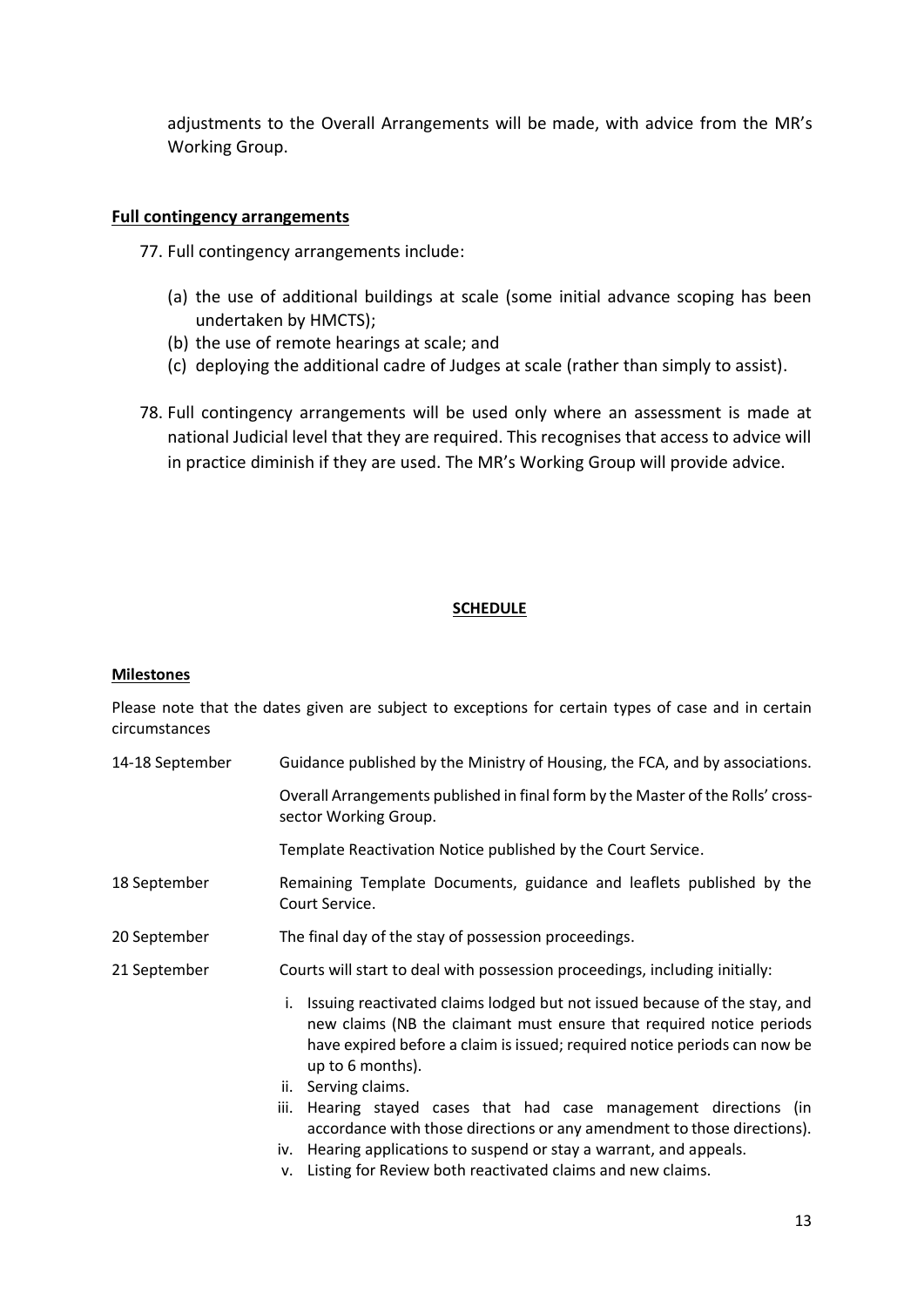| 6 October   | Earliest date for evictions (claimants who have already obtained a warrant<br>following an existing possession order, and allowing 14 days' notice, and<br>assuming no outstanding application to suspend or stay the warrant). |
|-------------|---------------------------------------------------------------------------------------------------------------------------------------------------------------------------------------------------------------------------------|
| 19 October  | First Review (R) Dates (allowing 21 days' notice) (generally speaking, these<br>will be priority cases first).                                                                                                                  |
|             | Duty scheme free early advice available to all defendants on the Review Date<br>for their case.                                                                                                                                 |
| 20 October  | Mediation/independent facilitated negotiation available in appropriate cases<br>identified on a Review Date.                                                                                                                    |
| 16 November | First Substantive (S) Hearing Dates following first Review Dates.                                                                                                                                                               |

## **Illustrative timeline for a claim**

| <b>When</b>                    | What                                                                                                                                                                                                                                                                                                                        |
|--------------------------------|-----------------------------------------------------------------------------------------------------------------------------------------------------------------------------------------------------------------------------------------------------------------------------------------------------------------------------|
| From 21 September 2020         | New proceedings issued and served (or Reactivation Notice served by<br>Claimant (or Defendant) in stayed claims issued before 3 August<br>2020).                                                                                                                                                                            |
| At any point                   | Covid-19 Marking on the initiative of the Claimant, Defendant or at<br>the direction of a Judge.                                                                                                                                                                                                                            |
| By (claim served plus 14 days) | Defence filed.                                                                                                                                                                                                                                                                                                              |
| After issue                    | R (Review) Date fixed (priority cases first).                                                                                                                                                                                                                                                                               |
| By (R minus 21 days)           | Notice of R (Review) Date to Claimant and Defendant.                                                                                                                                                                                                                                                                        |
| By (R minus 14 days)           | Claimant lodges bundle with Court and provides a copy to Defendant.                                                                                                                                                                                                                                                         |
| R                              | Review $(R)$ listed – no attendance before Judge; free early advice<br>available to Defendants under duty scheme; negotiation; agreed<br>order made where achieved and appropriate; mediation under<br>proposed pilot agreed where appropriate; Substantive (S) Hearing<br>fixed unless claim resolved or other directions. |
| R plus 28 days                 | Substantive $(S)$ Hearing – attendance required before Judge; further<br>free advice and assistance available to Defendants under duty<br>scheme.                                                                                                                                                                           |
| After S                        | As directed by the Court (if case continues).                                                                                                                                                                                                                                                                               |

## **Typical listing for a Court Possession Proceedings Day**

| 1000 | Urgent hearings to suspend/stay/set aside/vary/postpone |
|------|---------------------------------------------------------|
| 1045 | Hearing S1                                              |
| 1105 | Hearing S <sub>2</sub>                                  |
| 1125 | Hearing S3                                              |